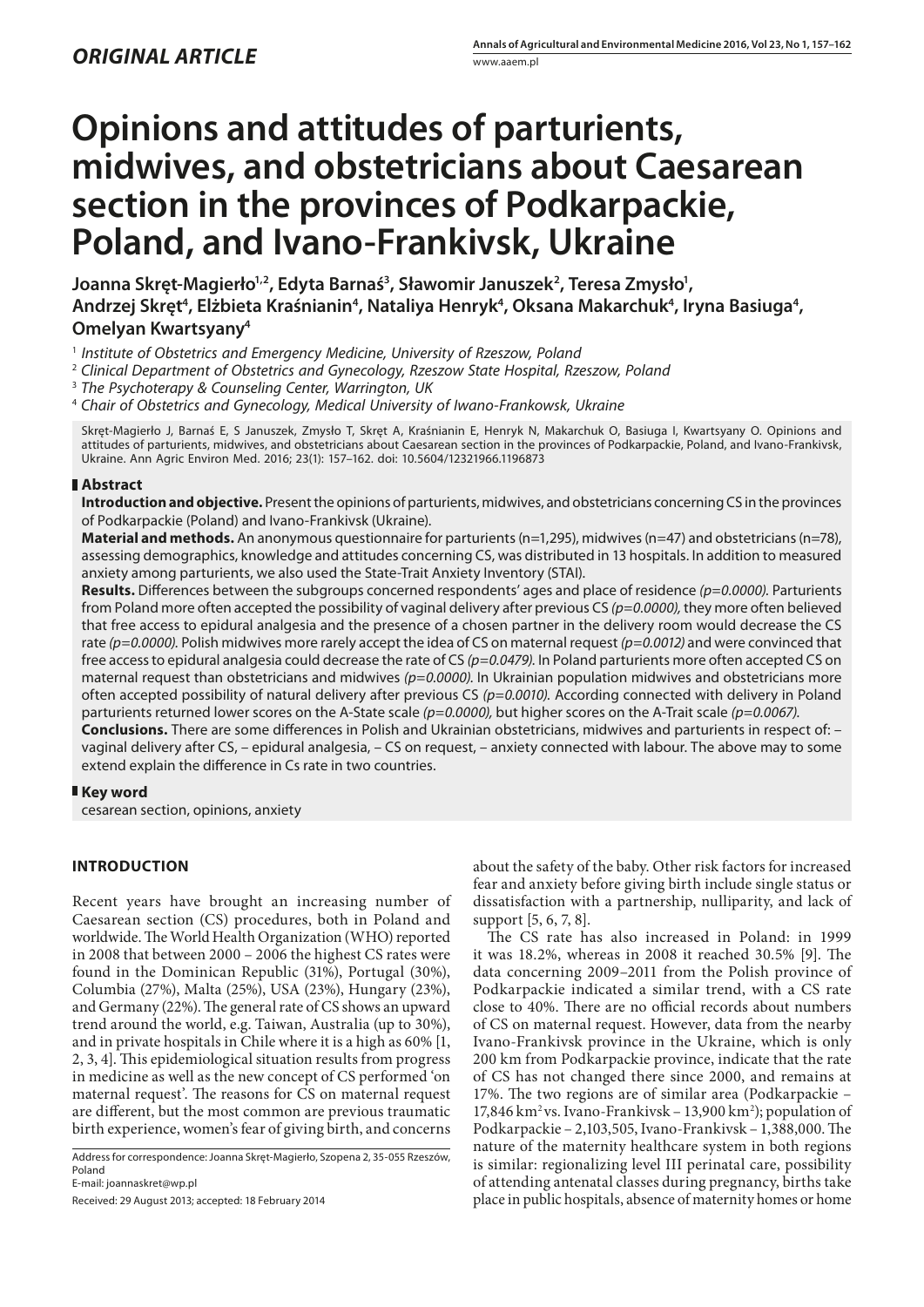**Table 1.** General profile of parturients from Poland and Ukraine

Joanna Skręt-Magierło, Edyta Barnaś, Sławomir Januszek, Teresa Zmysło, Andrzej Skręt, Elżbieta Kraśnianin et al. Opinions and attitudes of parturients, midwives…

births. There are no official data on the scale of anxiety among parturients in both regions. When analyzing differences and similarities regarding the functioning of the system in the two provinces, it was considered of interest to investigate factors determining the significant discrepancy in CS rates between the Podkarpackie and Ivano- Frankivsk provinces.

## **OBJECTIVE**

The aim of the study was to present the opinions and attitudes of parturients, midwives, and obstetricians about CS in the provinces of Podkarpackie (Poland) and Ivano-Frankivsk (Ukraine). An additional aim was to assess the relationship between anxiety of parturients and their attitudes to CS.

#### **MATERIALS AND METHOD**

The study sample comprised 1,420 respondents who consented to participate in the study (1,295 parturients, 47 midwives, and 78 obstetricians), invited to participate in the survey in 13 hospitals in Podkarpackie and Ivano-Frankivsk provinces. The inclusion criteria were: parturients above 36 weeks gestation, aged 18 years or older; midwives and obstetricians working at the department of obstetrics where the women presented for delivery.

Data were collected using a data collection form prepared in line with the information found in the literature [1, 7]. Before the main study was conducted, a pilot study was carried out on 50 women who were not included in the main study. Based on the results of the pilot study, the questionnaire was modified for comprehensibility and usability. In order to describe the relationship between fear of parturients and their attitude to CS, the State-Trait Anxiety Inventory, Polish and Russian Ukrainian versions, were used. This instrument has two scales, consisting of two sets of 20 statements, each measuring a different dimension of anxiety. The first set of statements (A-State) elicits how the respondent feels at the moment, while the second set of statements (A-Trait) elicits how the respondents feel generally [10]. In using the STAI questionnaire, the parturients were asked to describe how they feel at the present time thinking about delivery.

The study was approved by the Ethics Committee, No. 6/07/2010. The data were collected between August 2010 – December 2011. Data were coded and entered into a database, and then exported to the STATISTICA 10.0 software for analysis.

#### **RESULTS**

Table 1 presents a general profile of the study group from the Ukraine (N=351) and Poland (N=942). Differences between the subgroups concerned respondents' ages (the pregnant women in Ukraine were younger than the women in Poland – 26.1 vs. 29.0), and place of residence (the majority of the Polish population (57.2%) lived in rural areas, whereas the largest number of Ukrainian respondents (40.4%) lived in cities). Other socio-demographic parameters were similar in both subgroups.

On analyzing the opinions regarding CS presented by parturients, it was found that respondents from both

| Variables                    | Poland (N=944)        | Ukraine (N=351) | p             |  |
|------------------------------|-----------------------|-----------------|---------------|--|
| Age                          | $29.0 + 6.1$          | $26.1 \pm 4.8$  | $(0.0000***)$ |  |
|                              | Place of residence    |                 |               |  |
| rural                        | 531 (57.2%)           | 93 (28.3%)      | $(0.0000***)$ |  |
| town                         | 229 (24.7%)           | 103 (31.3%)     |               |  |
| city                         | 169 (18.2%)           | 133 (40.4%)     |               |  |
|                              | Education             |                 |               |  |
| primary                      | 32 (3.4%)             | 8(2.5%)         | (0.853)       |  |
| vocational                   | 110 (11.7%)           | 44 (13.8%)      |               |  |
| high school                  | 424 (45.3%)           | 79 (24.8%)      |               |  |
| college                      | 90 (9.6%)             | 155 (48.6%)     |               |  |
| university                   | 281 (30.0%)           | 33 (10.3%)      |               |  |
|                              | <b>Marital status</b> |                 |               |  |
| single                       | 83 (8.8%)             | 15 (4.6%)       | (0.067)       |  |
| married                      | 833 (88.6%)           | 293 (90.2%)     |               |  |
| divorced                     | 18 (1.9%)             | 15 (4.6%)       |               |  |
| widow                        | $6(0.6\%)$            | $2(0.6\%)$      |               |  |
|                              | Parity                |                 |               |  |
| primiparous                  | 447 (47.3%)           | 163 (46.4%)     | (0.053)       |  |
| multiparous:                 |                       |                 |               |  |
| • natural delivery           | 354 (37.5%)           | 163 (46.4%)     |               |  |
| • previous Caesarean section | 143(15.2%)            | 25 (7.2%)       |               |  |
|                              |                       |                 |               |  |

*p* < 0.05\* *p* < 0.01\*\* *p* < 0.001\*\*\*

subgroups approved of CS on maternal request (64.5% vs. 58.4%; p=0.1228). The possibility of natural delivery after previous CS was stressed more clearly among Polish respondents  $(83.2\% \text{ vs. } 61.0\%; \text{ p=0.0000}).$  This group of respondents also believed that free access to epidural analgesia would significantly decrease the rate of CS (84.4% vs. 62.7%; p=0.0000). According to 28.7% of Polish women participating in the study the optimal CS rate was 21–30%. In the Ukrainian subgroup, 41.0% of parturients estimated the optimal rate at a level of  $11-20\%$  (p=0.0000). Next, the opinions about CS reported by midwives was analyzed. A greater number of respondents from the Ukraine approved of CS on maternal request (60.0% vs. 14.8%; p=0.0012). Polish midwives were convinced that free access to epidural analgesia could decrease the rate of CS (88.9% vs. 65.0%; p=0.0479). The Polish group of doctors believed that natural delivery was possible after CS in the past (100% vs. 89.7%; p=0.0400). According to the Ukrainian obstetricians the optimal CS rate was 11–20% (56.4% vs. 23.7%; p=0.0000) (Tab. 2).

Analysis of opinions about CS presented by the Polish population showed that there were marked differences concerning approval of CS on maternal request. Parturients were the most numerous subgroup accepting this type of delivery (64.5% vs. 14.8% vs. 35.9%; p=0.0000). Vaginal birth was seen as significantly more hazardous by parturients than by midwives or obstetricians (3.3 vs. 2.0 vs. 2.2; p=0.0000). Analysis of answers given by the Ukrainian respondents indicates differences regarding selected items: possibility of natural delivery after previous CS – the largest percentage was recorded among midwives and obstetricians (90.0% vs. 89.7%; p=0.0010). As far as the risk of a vaginal birth was concerned, midwives and parturients assessed it as high,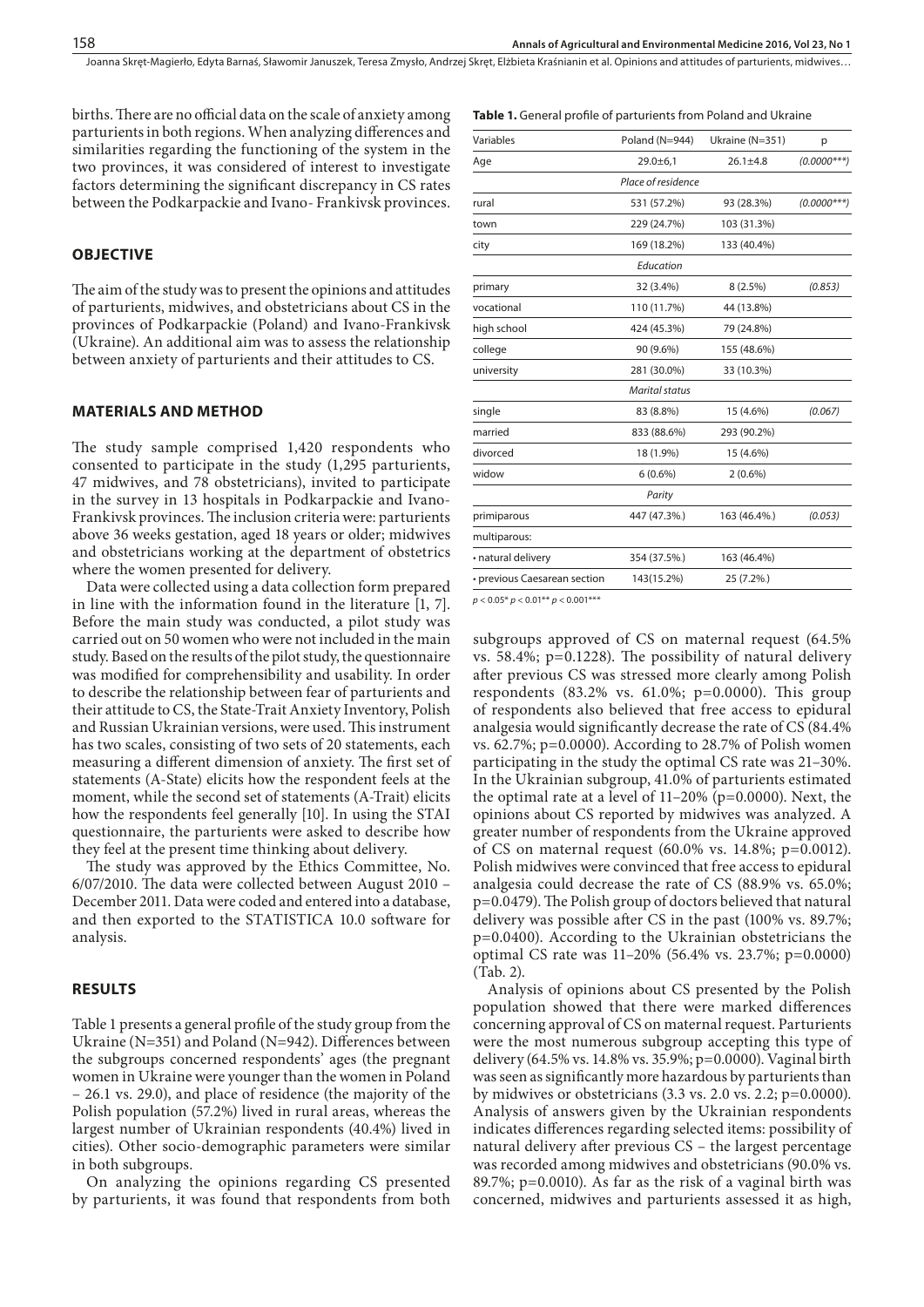#### **Annals of Agricultural and Environmental Medicine 2016, Vol 23, No 1**

Joanna Skręt-Magierło, Edyta Barnaś, Sławomir Januszek, Teresa Zmysło, Andrzej Skręt, Elżbieta Kraśnianin et al. Opinions and attitudes of parturients, midwives…

**Table 2.** Opinions about CS presented by respondents in Poland and Ukraine

|                                                                                         |                     | Parturients          |              |                    | <b>Midwives</b>     |            |                    | Obstetricans        |             |  |
|-----------------------------------------------------------------------------------------|---------------------|----------------------|--------------|--------------------|---------------------|------------|--------------------|---------------------|-------------|--|
| Possible answers                                                                        | Poland<br>$(N=944)$ | Ukraine<br>$(N=351)$ | p            | Poland<br>$(N=27)$ | Ukraine<br>$(N=20)$ | р          | Poland<br>$(N=39)$ | Ukraine<br>$(N=39)$ | p           |  |
| Approval of CS on maternal request without medical indications-yes                      | 64.5%               | 58.4%                | 0.1228       | 14.8%              | 60.0%               | $0.0012**$ | 35.9%              | 38.5%               | 0.8148      |  |
| Vaginal delivery after previous CS-yes                                                  | 83.2%               | 61.0%                | $0.0000$ *** | 92.6%              | 90.0%               | 0.7528     | 100.0%             | 89.7%               | $0.0400*$   |  |
| Free access to epidural analgesia would decrease the CS rate-Yes                        | 84.4%               | 62.7%                | $0.0000$ *** | 88.9%              | 65.0%               | $0.0479*$  | 84.6%              | 66.7%               | 0.0648      |  |
| Psychoprophylaxis would decrease the CS rate-Yes                                        | 74.0%               | 78.1%                | 0.1686       | 77.8%              | 95.0%               | 0.1011     | 87.2%              | 92.3%               | 0.4554      |  |
| The presence of a chosen partner in the delivery room would decrease<br>the CS rate-Yes |                     | 61.8%                | $0.0000***$  | 74.1%              | 60.0%               | 0.3061     | 71.8%              | 82.1%               | 0.2824      |  |
| Optimal CS rate                                                                         |                     |                      |              |                    |                     |            |                    |                     |             |  |
| Up to $5%$<br>0.5%                                                                      |                     | 3.7%                 | $0.0000$ *** | 7.4%               | 0.0%                | 0.8731     | 2.6%               | 2.6%                | $0.0000***$ |  |
| 5%-10%                                                                                  |                     | 11.1%                |              | 14.8%              | 5.0%                |            | 7.9%               | 28.2%               |             |  |
| 11%-20%                                                                                 |                     | 41.0%                |              | 29.6%              | 50.0%               |            | 23.7%              | 56.4%               |             |  |
| 21%-30%                                                                                 |                     | 30.2%                |              | 25.9%              | 30.0%               |            | 34.2%              | 10.3%               |             |  |
| 31%-40%                                                                                 |                     | 8.3%                 |              | 7.4%               | 10.0%               |            | 13.2%              | 2.6%                |             |  |
| >40%                                                                                    | 12.0%               | 15.1%                |              | 14.8%              | 5.0                 |            | 18.4%              | 0.0%                |             |  |
| Evaluation of risk related to CS using the VAS scale                                    | $4.8 \pm 2.2$       | $4.6 \pm 2.4$        | 0.0530       | $5.4 \pm 2.2$      | $5.6 + 3.1$         | 0.6777     | $4.9 \pm 2.5$      | $5.0 + 3.0$         | 0.6404      |  |
| Evaluation of risk related to vaginal delivery using the VAS scale                      | $3.3 \pm 1.8$       | $3.8 \pm 2.3$        | $0.0007***$  | $2.0 \pm 1.1$      | $4.0 \pm 2.6$       | $0.0061**$ | $2.2 \pm 1.3$      | $2.6 \pm 2.0$       | 0.7580      |  |
| $p < 0.05*$<br>$p < 0.01**$<br>$p < 0.001***$                                           |                     |                      |              |                    |                     |            |                    |                     |             |  |

#### **Table 3.** Attitude of respondents towards CS in Polish and Ukrainian population

|                                                                                         | Polish population        |                             |                          |             | Ukrainian population     |                             |                          |             |
|-----------------------------------------------------------------------------------------|--------------------------|-----------------------------|--------------------------|-------------|--------------------------|-----------------------------|--------------------------|-------------|
| Possible answers                                                                        | Parturients<br>$(N=944)$ | <b>Midwives</b><br>$(N=27)$ | Obstetricans<br>$(N=39)$ | р           | Parturients<br>$(N=351)$ | <b>Midwives</b><br>$(N=20)$ | Obstetricans<br>$(N=39)$ | p           |
| Approval of CS on maternal request without medical indications-<br>yes                  | 64.5%                    | 14.8%                       | 35.9%                    | $0.0000***$ | 58.4%                    | 60.0%                       | 38.5%                    | 0.1419      |
| Vaginal delivery after previous CS-yes                                                  | 83.2%                    | 92.6%                       | 100.0%                   | 0.0495      | 61.0%                    | 90.0%                       | 89.7%                    | $0.0010***$ |
| Free access to epidural analgesia would decrease the CS rate-yes                        | 84.4%                    | 88.9%                       | 84.6%                    | 0.8572      | 62.7%                    | 65.0%                       | 66.7%                    | 0.9087      |
| Psychoprophylaxis would decrease the CS rate-yes                                        | 74.0%                    | 77.8%                       | 87.2%                    | 0.4400      | 78.1%                    | 95.0%                       | 92.3%                    | 0.1132      |
| The presence of a chosen partner in the delivery room would<br>decrease the CS rate-yes | 74.8%                    | 74.1%                       | 71.8%                    | 0.9190      | 62.1%                    | 60.0%                       | 82.1%                    | 0.1722      |
| Optimal CS rate                                                                         |                          |                             |                          |             |                          |                             |                          |             |
| Up to 5%                                                                                | 0.5%                     | 7.4%                        | 2.6%                     |             | 3.7%                     | 0.0%                        | 2.6%                     |             |
| 5%-10%                                                                                  | 7.3%                     | 14.8%                       | 7.9%                     |             | 11.1%                    | 5.0%                        | 28.2%                    |             |
| 11%-20%                                                                                 | 25.7%                    | 29.6%                       | 23.7%                    | $0.0083*$   | 41.0%                    | 50.0%                       | 56.4%                    | $0.0491*$   |
| 21%-30%                                                                                 | 28.7%                    | 25.9%                       | 34.2%                    |             | 30.2%                    | 30.0%                       | 10.3%                    |             |
| 31%-40%                                                                                 | 23.8%                    | 7.4%                        | 13.2%                    |             | 8.3%                     | 10.0%                       | 2.6%                     |             |
| >40%                                                                                    | 12.0%                    | 14.8%                       | 18.4%                    |             | 5.1%                     | 5.0%                        | 0.0%                     |             |
| Evaluation of risk related to CS using the VAS scale                                    | $4.8 \pm 2.2$            | $5.4 \pm 2.2$               | $4.9 \pm 2.5$            | 0.4588      |                          |                             |                          | 0.3019      |
| Evaluation of risk related to vaginal delivery using the VAS scale                      | $3.3 \pm 1.8$            | $2.0 \pm 1.1$               | $2.2 \pm 1.3$            | $0.0000***$ |                          |                             |                          | $0.0013**$  |

 $p < 0.05$ \* *p* < 0.01\*\* *p* < 0.001\*\*\*

whereas obstetricians believed it was lower (3.8 vs. 4.0 vs. 2.6; p=0.0013) (Tab. 3). The level of anxiety was different between the two

populations. The Polish population returned lower scores on the A-State scale  $(41.5\pm 7.8 \text{ vs. } 43.6\pm 9.2; \text{p}=0.0000)$ , but higher scores on the A-Trait scale (47.6 $\pm$ 4.5 vs. 45.0 $\pm$ 7.9; p=0.0067). The knowledge of parturients about CS (on maternal request, the possibility of vaginal birth after previous CS, fear of women as indications for CS) significantly affected the level of A-State anxiety in both populations – it was clearly lower

in the Polish population (p=0.0000) (Tab. 4).

## **DISCUSSION**

This is a pioneer study since there are no other reports based on similar methodology in the available literature. It should be emphasized that the selection of respondents was random and two inhomogeneous subgroups of parturients were created. These groups were not representative for either the Polish or Ukrainian populations as a whole. The respondents differed from each other in terms of the parameters of age and the place of residence. No statistically significant difference was found as far as approval of the CS on maternal request was concerned. The majority of parturients from both national subgroups accepted this solution (64.5% vs.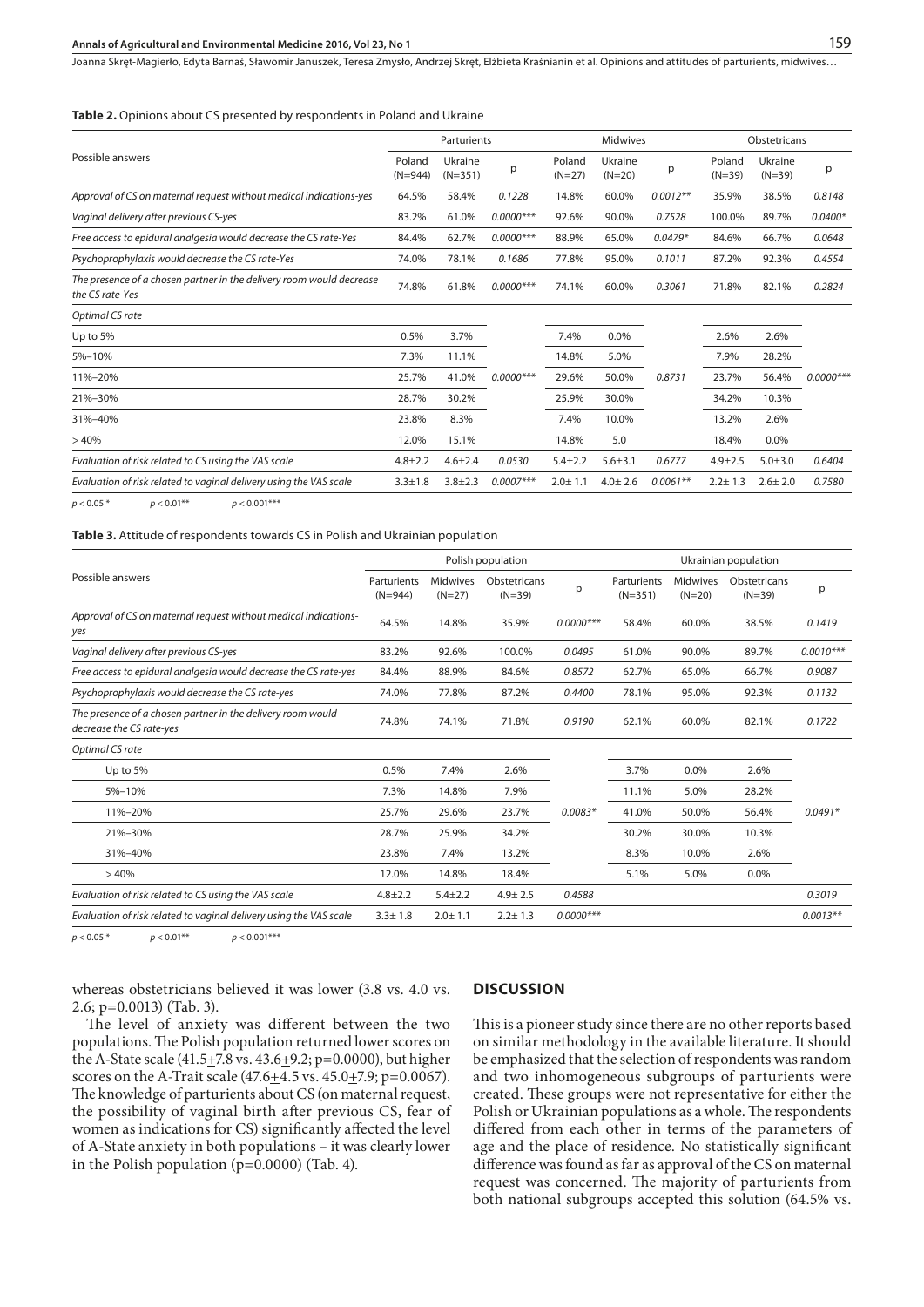Joanna Skręt-Magierło, Edyta Barnaś, Sławomir Januszek, Teresa Zmysło, Andrzej Skręt, Elżbieta Kraśnianin et al. Opinions and attitudes of parturients, midwives…

|                                                                                     |                  | Poland (N=944) |                |                     | Ukraine (N=351)      |              |                |  |
|-------------------------------------------------------------------------------------|------------------|----------------|----------------|---------------------|----------------------|--------------|----------------|--|
|                                                                                     | $\overline{x}$   | Me.            | s              | $\overline{x}$      | Me.                  | s            | р              |  |
| A-STATE                                                                             | 41.5             | 41.0           | 7.8            | 47.6                | 47.0                 | 4.5          | $0.0000***$    |  |
| <b>T-TRAIT</b>                                                                      | 43.6             | 42.0           | 9.2            | 45.0                | 45.0                 | 7.9          | $0.0067**$     |  |
|                                                                                     | Possible answers |                |                | A-State<br>(Poland) | A-State<br>(Ukraine) | р            |                |  |
| Approval of CS on maternal request<br>without medical indications                   |                  |                |                |                     |                      |              |                |  |
| yes                                                                                 |                  |                |                | $43.6 + 6.3$        |                      | $47.9 + 4.6$ | $(0.0000$ ***) |  |
| Vaginal delivery after previous CS<br>yes                                           |                  |                |                |                     | $39.6 + 1.8$         | $47.5 + 4.5$ | $(0.0000***)$  |  |
| Anxiety behaviour indication for CS                                                 |                  |                |                |                     |                      |              |                |  |
| yes                                                                                 |                  |                |                | $40.1 \pm 7.1$      |                      | $47.5 + 4.3$ | $(0.0000***)$  |  |
| The presence of a chosen partner in the<br>delivery room would decrease the CS rate |                  |                |                |                     |                      |              |                |  |
| yes                                                                                 |                  |                |                | $39.1 + 4.3$        |                      | $47.0 + 4.3$ | $(0.0000***)$  |  |
| $p < 0.05*$                                                                         |                  | $p < 0.01$ **  | $p < 0.001***$ |                     |                      |              |                |  |

**Table 4.** Mean scores and correlation between opinion concerning CS from parturients in both groups and A-State anxiety

58.4%; p=0.1228). These results confirm findings presented by Pevzner et al., who showed that more than 80% of a group of pregnant women (n=833) believed that a woman should have the right to decide about the delivery and that the option of CS on maternal request should be available. However, only 6.1% considered this type of delivery for themselves [11]. Researchers from Sweden (n=1066) published opposite outcomes. They reported that two out of three respondents were convinced that the decision about the CS should be made by obstetricians based on medical indications. Only one-third of the group stated that this was an autonomous decision of a woman, who had every right to make it on her own. These findings correlated with low levels of trust in the health care system, younger age, and being childless [1].

In the presented study, parturients assessed the risk related to vaginal delivery on a 10-point VAS scale and returned the following scores:  $3.3 \pm 1.8$  vs.  $3.8 \pm 2.3$  points (p=0.0007). Dursun et al. reported that only 25% of their study group, which included 400 women aged  $32+10.2$ , would have chosen CS in order to avoid lowering of the womb and incontinence, whereas half of the group would prefer that type of delivery to avoid labour pain and minimize risk to the child. It is interesting that 89% of the same group of respondents believed vaginal birth to be the natural way of delivering a child and declared they wanted give birth naturally [5]. Chingbu et al. showed that the rate of CS on maternal request in Nigeria was 4.4%, and that this surgical intervention was performed in the case of older women and those who had undergone fertility treatment. The great majority of them would prefer to have a natural delivery in the future [12].

Distinct disproportions were observed in the currentr study when analyzing the opinions presented by particular groups of respondents, i.e. parturients, midwives and obstetricians from Poland and the Ukraine. It was observed that the Ukrainian population tended to approve of CS on demand (parturients and midwives). However, this trend did not transfer objectively to the rate of CS (17% of all births) when compared with the data from the Podkarpackie province (close to 40% of all deliveries). Koken et al. showed that the majority of Turkish women working in the health care system and those with no connection to medicine would

prefer to have a vaginal birth. In the studied groups, the percentage of respondents presenting the opinion that CS should be performed on maternal request was 37.8% and 36.2%, respectively [2].

In the presented study, opinions regarding free access to epidural analgesia as a factor decreasing CS rates received higher scores in the Polish group, particularly among Polish midwives (p=0.0479). Fenwick et al. asked women who consciously decided to have a CS in their first pregnancy about the factors which made them perceive natural birth as a traumatic event, and showed how important the role of medical personnel was in this aspect. The ability to identify these factors and create a strategy of trust and confidence is a condition of good cooperation which allows positive reinforcement of women's competences and ability to decide on a natural birth [6]. Munro et al. examined the influence of childbirth experiences (of respondents and those close to them) and cultural factors in a group of 17 women. They also tried to find out why women wanted to have a CS when there were no medical reasons for it. They concluded that social elements should be taken into account when providing antenatal care, and a wide range of psychoprophylactic interventions should be offered to women going into labour [13]. These findings are consistent with outcomes published by Manusco et al., in which 70 obstetricians were asked if they noticed any significant impact of socio-cultural factors on women's decisions on ways of delivery [14]. According to Kudish et al., women with low socio-economic status, high BMI values, and previous CS comprised a group with greater likelihood of a CS [15]. Duckworth underlined that CS on maternal request is often caused by fear of pain and being unaware of consequences; therefore, it is difficult to estimate the number of conscious and autonomous decisions made by parturients requesting a CS [3]. Weaver et al. showed that the major reason why CS was requested was concern for the child and mother, and both women and obstetricians from the United Kingdom and Ireland presented this opinion [7]. Similar findings were published by Romero et al. (2011), who also noticed that women's fear of childbirth was interpreted by obstetricians as the mother's concern for her child rather than her own wellbeing [16].

In the current study, the lowest scores when assessing risks of vaginal birth were recorded in the Ukrainian population (p=0.0013). The relative risk of a surgical birth was evaluated similarly in corresponding groups of respondents from Poland. Turner et al. showed that pregnant women could accept a higher risk of vaginal delivery than the obstetricians taking care of them. It is interesting that midwives' opinions were closer to those expressed by women than to those of obstetricians [17]. The presented findings are consistent with those published by Turner et al. The risk of a vaginal birth was assessed in the Ukrainian population at  $3.8 \pm 2.3$  and 4.0 $\pm$ 2.6 by women and midwives, respectively (p=0.0013). The scores recorded in the Polish population were lower: 3.3 $\pm$ 1.8 for parturients and 2.0 $\pm$ 1.1 for midwives (p=0.0000).

The presnted results show that 40% of obstetricians (no significant differences between the two populations; p=0.8148) approved of CS on maternal request without medical indications. Similar data were published by Habiby et al., who asked 1,530 doctors from eight European countries if they approved of CS on demand. There was general acceptance; however, the percentages of obstetricians who believed that women had a right to choose CS differed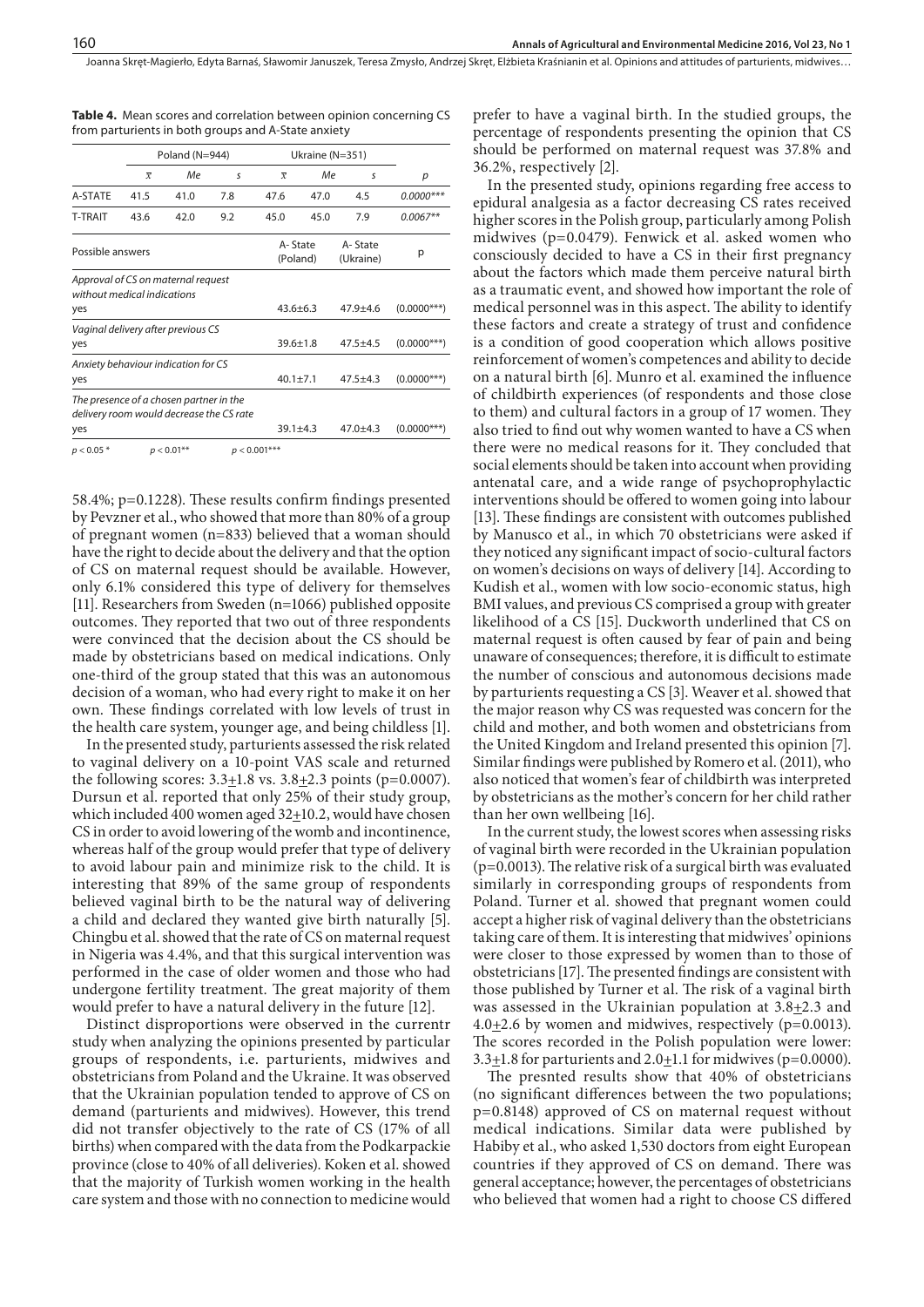Joanna Skręt-Magierło, Edyta Barnaś, Sławomir Januszek, Teresa Zmysło, Andrzej Skręt, Elżbieta Kraśnianin et al. Opinions and attitudes of parturients, midwives…

between particular countries. The lowest scores were found in Spain (15%), France (19%), and Holland (22%), and the highest scores in Germany (75%) and the United Kingdom (79%) [18].

Yazdizadeh et al. attempted to recognize factors increasing the rate of CS through analysis of the epidemiological situation in Iran in various fields related to management in public and private health care institutions. As a result, financial and economic barriers were identified on both micro- and macroscales, e.g. communication between obstetricians, midwives, insufficient number of medical personnel, lack of innovative models focusing on minimizing stress during a vaginal birth. The authors concluded that complex multidisciplinary and multilevel interventions are needed since the diagnosis of the current condition is only a starting point for systemic changes [4]. Also, Karlström et al. in Sweden saw a need for greater consolidation and cooperation between medical groups, i.e. obstetricians and midwives, in order to decrease the rate of CS *in Sweden* [19].

The level of mean scores for anxiety was different between the two populations: Poland returned lower scores on the A-State scale  $(41.5\pm7.8 \text{ vs. } 43.6\pm9.2; \text{ p}=0.0000)$ , but higher scores on the A-Trait scale  $(47.6 \pm 4.5 \text{ vs. } 45.0 \pm 7.9; \text{ p}=0.0067)$ . Similar data were published by Błaszczak et al., who obtained a higher level of anxiety on the A-State and A-Trait scale (p<0.001) in Polish 65 parturients before delivery [20]. A higher mean scores for A-State anxiety in a Polish population was reported by Billert H et al. among 45 parturients who received epidurial analgesia, with 53.9+11.8 reporting anxiety not associated with labour pain [21]. Pomorski et al. reported no differences in complication rates between Caesarean section and vaginal delivery patients, the emotional status of a pregnant woman should be considered as an indication for CS [9]. The authors of the current study did not find any other studies examining anxiety in parturients in Poland and the Ukraine.

In the view of Grant et al., the result showing a trait anxiety score of >40 was associated with a six-fold increase in postnatal anxiety disorders and depression, while antenatal anxiety state did not predict postnatal anxiety or depressive disorders [10]. Some studies have shown elevated fear and anxiety in the third trimester of pregnancy. Makara- Studzińska et al. suggest that higher self-esteem, good communication in a relationship, and satisfying social support were associated with a lower incidence of anxiety symptoms during pregnancy [22]. This fear, which may be present during the entire course of pregnancy, can complicate labour and finally lead to postpartum depression, a troubled mother-infant relationship and a longitudinal impact on infant mental development [23, 24]. Alipour et al. showed that antenatal state anxiety at 38 weeks correlated with fear of childbirth ( $p=0.51$ ) and postpartum depression ( $p=0.007$ ) [25]. In the presented study, the knowledge of parturients about CS (on maternal request, the possibility of vaginal birth after previous CS, fear of women as indications for CS) significantly affected the level of A-State anxiety in both populations, which was clearly lower in the Polish population (p=0.0000). Similar results can be found in Haines et al., who compared attitudes and beliefs concerning birth in a sample of Australian and Swedish women in mid-pregnancy. The Australian women were less likely than the Swedish to agree that they would like a birth that 'is as pain free as possible', 'is as natural as possible'; they were also less likely to

agree that 'if a woman wants to have a Caesarean she should be able to have one under any circumstances' and 'giving birth is a natural process that should not be interfered with unless necessary' [8]. Karlström et al. reported that women who preferred and actually delivered by Caesarean section experienced a fear of childbirth to a higher degree than women with a vaginal birth. In addition, women who had CS on request were not pleased with the decision-making process [19].

#### **CONCLUSIONS**

There are some differences among Polish and Ukrainian obstetricians, midwives and parturients in respect of:

- vaginal delivery after CS;
- epidural analgesia;
- CS on request;
- anxiety connected with labour.

The above, to some extent, may explain the difference in the CS rates in the two countries.

#### **REFERENCES**

- 1. Högberg U, Lynöe N, Wulff M. Cesarean by choice? Empirical study of public attitudes. Acta Obstet Gynecol Scand. 2008; 87(12): 1301–8.
- 2. Koken G, Cosar E, Sahin FK, Arioz DT, Duman Z, Aral I. Attitudes towards mode of delivery and cesarean on demand in Turkey. Int J Gynaecol Obstet. 2007; 99(3): 233–5.
- 3. Duckworth S. Should maternal choice be an indication for cesarean section? Int J Surg. 2008; 6(4): 277–80.
- 4. Yazdizadeh B, Nedjat S, Mohammad K, Rashidian A, Changizi N, Majdzadeh R. Cesarean section rate in Iran, multidimensional approaches for behavioral change of providers: a qualitative study. BMC Health Serv Res. 2011; 5(11): 159.
- 5. Dursun P, Yanik FB, Zeyeneloglu HB, Baser E, Kuscu E, Ayhan A. Why women request cesarean section without medical indication? J Matern Fetal Neonatal Med. 2011; 24(9): 1133–7.
- 6. Fenwick J, Staff L, Gamble J, Creedy DK, Bayes S. Why women request caesarean section in a normal healthy pregnancy? Midwifery. 2010; 26(4): 394–400.
- 7. Weaver JJ, Statham H, Richards M. Are There "Unnecessary" Cesarean Sections? Perceptions of Women and Obstetricians About Cesarean Sections for Nonclinical Indications. Birth. 2007; 34(1): 32–41.
- 8. Haines H, Rubertsson C, Pallant JF, Hildingsson I. Womens' attitudes and beliefs of childbirth and association with birth preference: A comparison of a Swedish and an Australian sample in mid-pregnancy. Midwifery. 2012; 28(6): 850–6.
- 9. Pomorski M, Woytoń R, Woytoń P, Kozłowska J, Zimmer M. Cesarean section versus vaginal delivery – state-of-the-art paper. Ginekol Pol. 2010; 81(5): 347–351.
- 10. Grant KA, McMahon C, Austin MP. Maternal anxiety during the transition to parenthood: a prospective study. J Affect Disord. 2008; 108(1–2): 101–11.
- 11. Pevzner L, Preslicka C, Bush MC, Chan K. Women's attitudes regarding mode of delivery and cesarean delivery on maternal request. J Matern Fetal Neonatal Med. 2011; 24(7): 894–9.
- 12. Chigbu CO, Ezeome IV, Iloabachie GC. Cesarean section on request in a developing country. Int J Gynaecol Obstet. 2007; 96(1): 54–6.
- 13. Munro S, Kornelsen J, Hutton E. Decision Making in Patient- Initiated Elective Cesarean Delivery: The Influence of Birth Stories. J Midwifery Womens Health. 2009; 54(5): 373–9.
- 14. Manusco A, De Vivo A, Fanara G, Albiero A, Priolo AM, Giacobbe A et al. Cesarean section on request: are there loco-regional factors influencing maternal choice? An Italian experience. J Obstet Gynaecol. 2008; 28(4): 382–5.
- 15. Kudish B, Mehta S, Kruger M, Russell E, Sokol RJ. Delivery route preferences of urban women of low socioeconomic status. Int J Gynaecol Obstet. 2010; 111(1): 28–31.